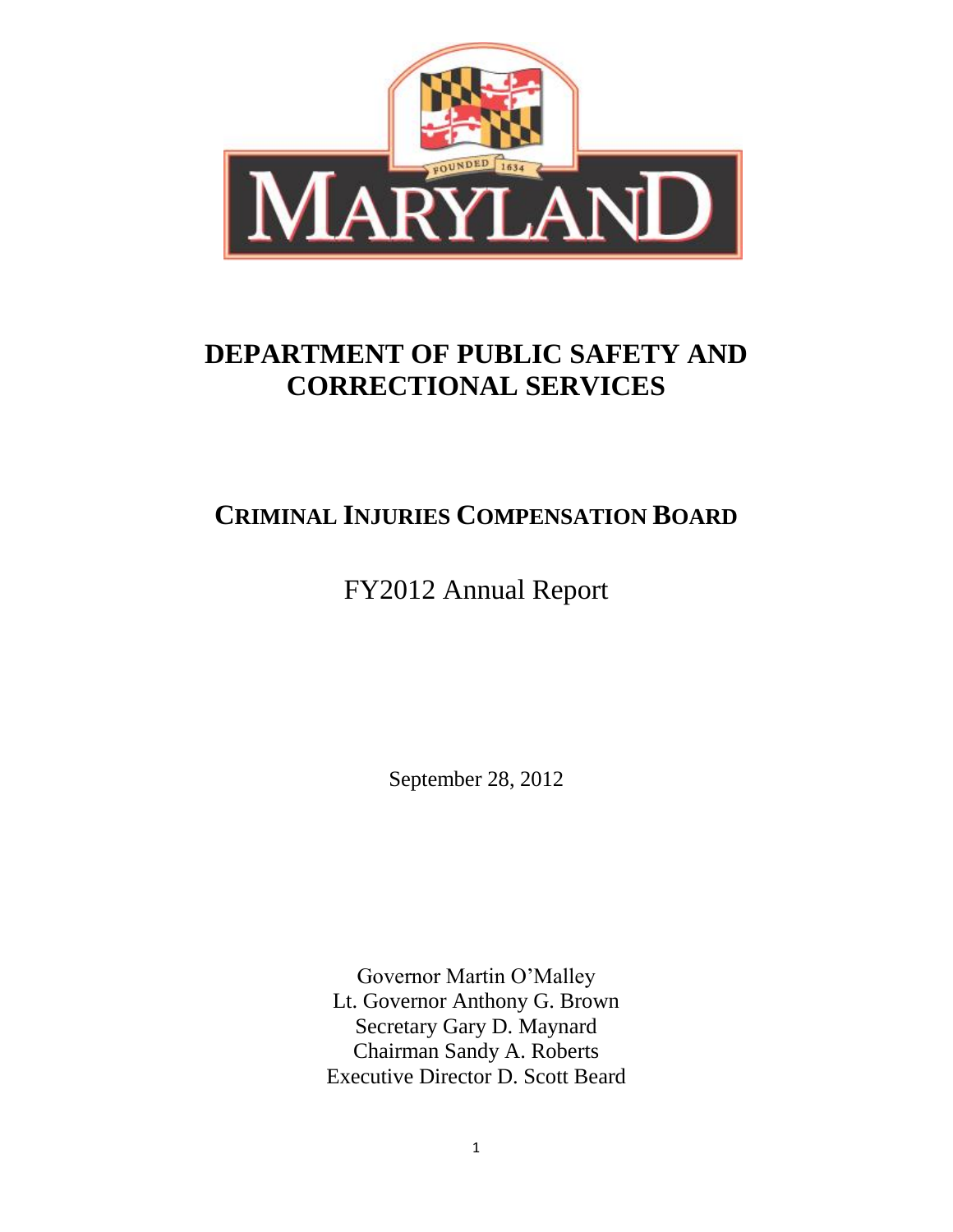

**Department of Public Safety and Correctional Services**

**Criminal Injuries Compensation Board** 6776 REISTERSTOWN ROAD • SUITE 206 • BALTIMORE, MARYLAND 21215 (410) 585-3010 • FAX (410) 764-3015 [• www.dpscs.state.md.us](http://www.dpscs.state.md.us/)

September 28, 2012

The Honorable Gary D. Maynard Secretary, Department of Public Safety and Correctional Services 300 E. Joppa Road, Suite 1000 Towson, Maryland 2186-3020

Re: Criminal Injuries Compensation Board's 2012 Annual Report

Dear Secretary Maynard:

According to Criminal Procedure Article, §11-805(a)(8), Annotated Code of Maryland, the Criminal Injuries Compensation Board is to submit an annual report to the Governor and you. Please accept this report as the 2012 Annual Report of the Criminal Injuries Compensation Board.

The report details the activities of the Board for Fiscal Year 2012. The Board has made awards in the amount of \$4,161,219.75 in claims this fiscal year. The Breakdown for revenue for the year is as follows: Special Fund (Court collections, non-tax) \$3,425,908.65, Federal Fund (60% match of state funds spent on previous year claims) \$1,882,980.21 and Reimbursable Funds \$66,987.82.

If I can be of any further assistance please do not hesitate to contact me.

Sincerely,

D. Scott Beard Executive Director

cc: CICB Chairman Sandy A. Roberts Deputy Secretary Larry Franklin, DPSCS CICB Commissioners

STATE OF MARYLAND

MARTIN O'MALLEY GOVERNOR

ANTHONY G. BROWN LT. GOVERNOR

GARY D. MAYNARD **SECRETARY** 

G. LAWRENCE FRANKLIN DEPUTY SECRETARY

D. SCOTT BEARD EXECUTIVE DIRECTOR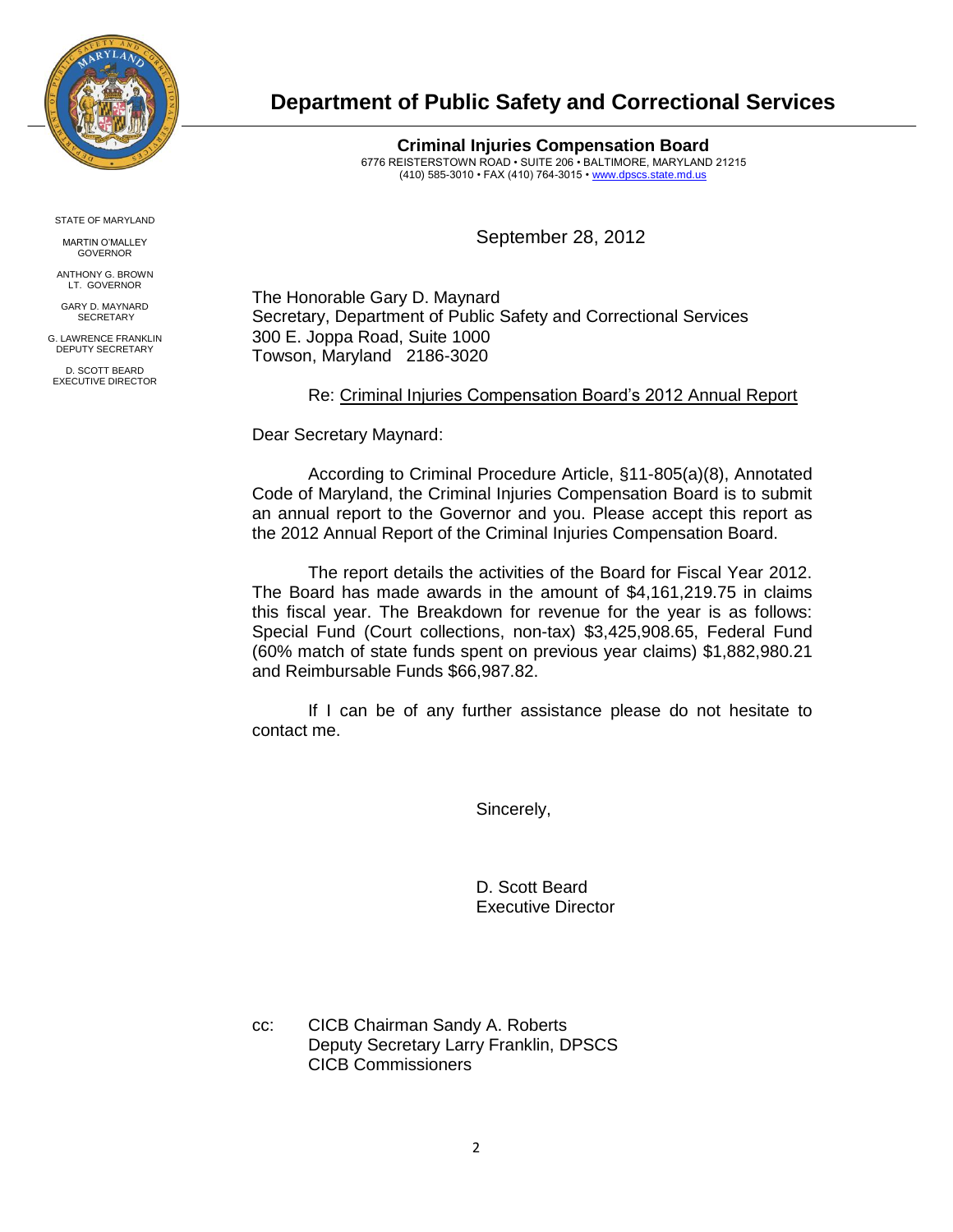#### **General Program Information**

#### **Program Description**

Pursuant to the authority granted to it by the Maryland Annotated Code, Criminal Procedure Article, §§11-801 through 11-819 and the Secretary of the Department of Public Safety and Correctional Services, the Maryland Criminal Injuries Compensation Board (CICB) provides financial assistance to crime victims who have suffered compensable injury or loss in the aftermath of victimization. The CICB, under the authority of the Secretary, consists of an appointed Board, which hears disputed claims and makes decisions regarding awards and denials, and an employed staff, which processes requests for compensation under the direction of CICB's Executive Director. The Criminal Injuries Compensation Fund (CICF) consists of a state special fund appropriation comprised of fees levied throughout the criminal justice process and a federal matching fund appropriation also comprised of fees levied on offenders in the federal criminal justice system.

#### **Mission**

The Criminal Injuries Compensation Board assists the Department and the Secretary in enhancing services to victims of crime by providing compassionate care and mitigating the impact on crime victims by providing financial assistance in the aftermath of criminal victimization.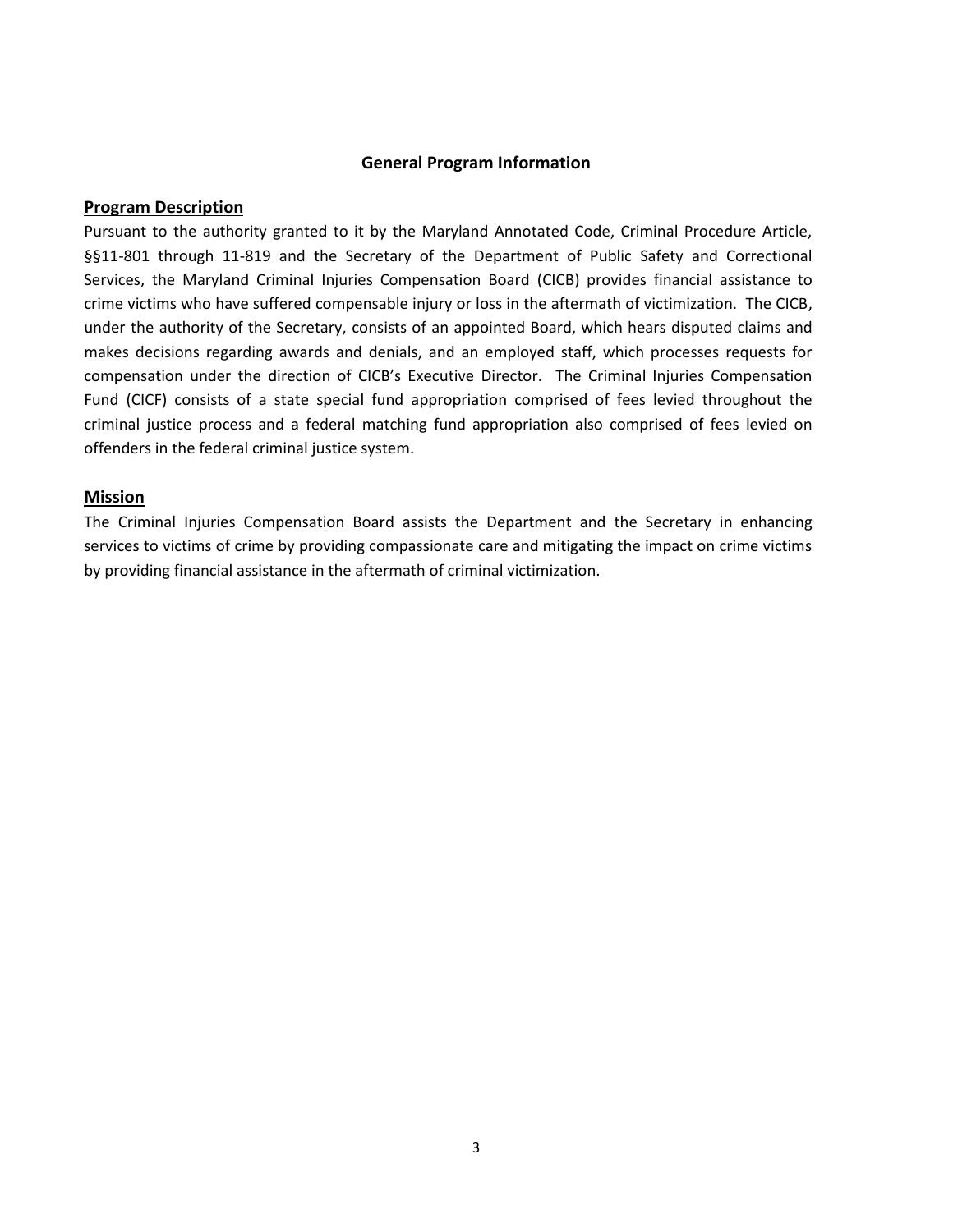#### **Financial Overview**

#### **Revenue**

During Fiscal Year 2012 the Criminal Injuries Compensation Board collected a total of **\$3,425,908.65** in revenue from Special Funds appropriated by the General Assembly. The breakdown of collection sources is as follows:

- Pursuant to Courts and Judicial Proceedings Article §7-409(b), the Criminal Injuries Compensation Fund received **\$160,548.63** from Circuit Court criminal cases. The Department reimbursed the Department of Justice **\$38,000** from previous year overpayments leaving a total of **\$122,548.63**. The balance represents **3.5%** of the total revenue collected by the Criminal Injuries Compensation Fund.
- Pursuant to Courts and Judicial Proceedings Article §7-409(c), the Criminal Injuries Compensation Fund received **\$1,104,489.36** from District Court criminal cases. District Court criminal case revenue represents **32.3%** of the total revenue collected by the Criminal Injuries Compensation Fund.
- Pursuant to Courts and Judicial Proceedings Article §7-409(c), the Criminal Injuries Compensation Fund received **\$1,588,637.27** from District Court traffic cases. District Court traffic court case revenue represents **46.4%** of the total revenue collected by the Criminal Injuries Compensation Fund.
- Pursuant to Courts and Judicial Proceedings Article §7-409(d), the Criminal Injuries Compensation Fund receives a **\$500,000** annual transfer from the Courts which represents **14.6%** of the total revenue collected by the Criminal Injuries Compensation Fund.
- Interest earned on the fund during FY12 on the Criminal Injuries Compensation Fund equaled **\$6,883.88** which represents **.2%** of the total revenue collected by the Criminal Injuries Compensation Fund.
- As a result of the Criminal Injuries Compensation Board's revenue recovery program, the Criminal Injuries Compensation Fund received a total of **\$103,349.51**, which consists of restitution owed by offenders as a result of a restitution order or under CICB's right to subrogation, monies collected from offenders who are requested reimbursement under the CICB statute, and general revenue recovery activities including overpayment of awards. The revenue recovered during Fiscal Year 2012 represents **3%** of the total revenue collected by the Criminal Injuries Compensation Fund.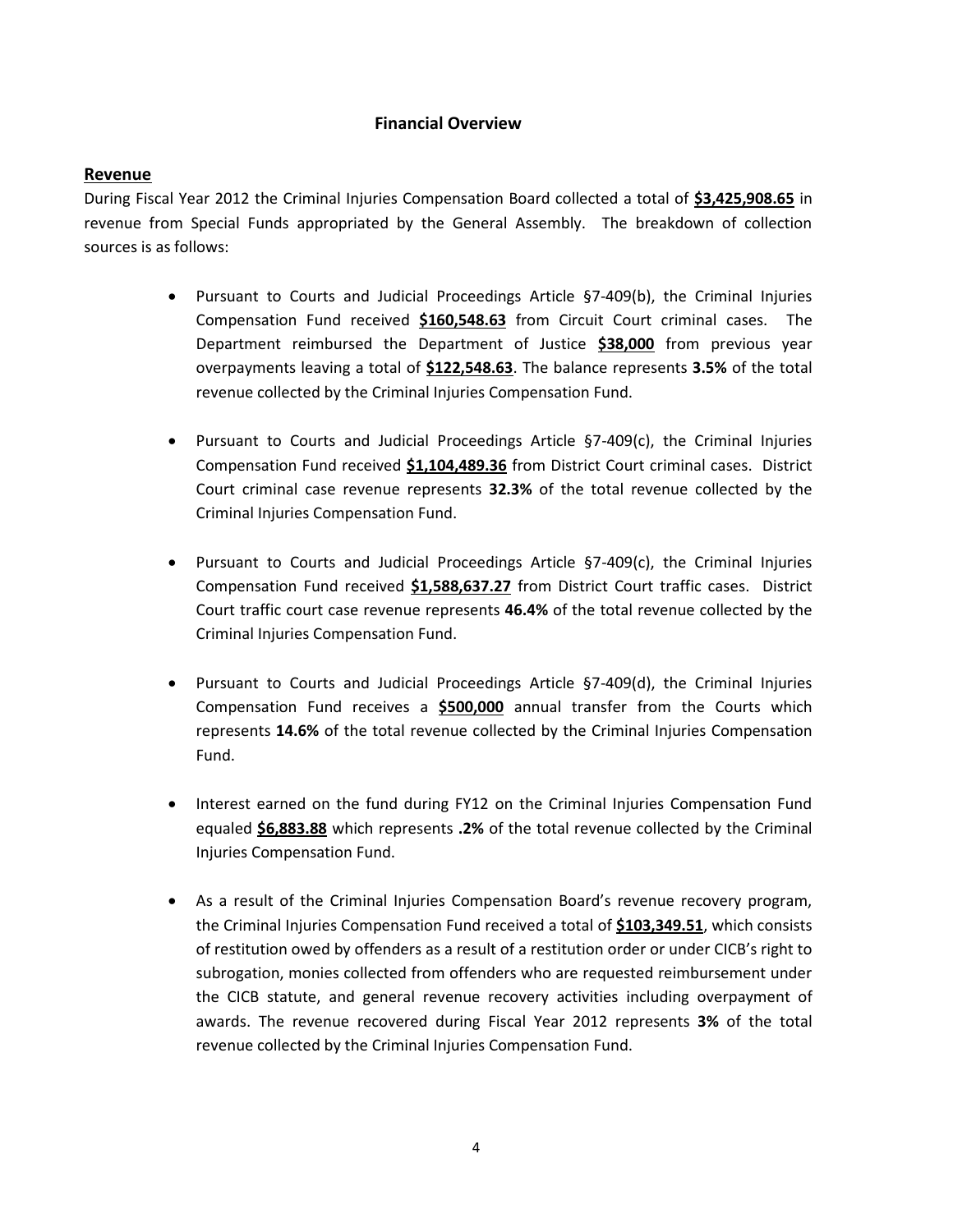### **Expenditures**

During Fiscal Year 2012, the Criminal Injuries Compensation Board awarded a total of **\$4,161,219.75** to crime victims. These awards to victims were paid out as follows: **\$1,891.641.03** in federal matching funds and **\$2,269,578.72** in state special funds. Also, **\$906,354.12** was used for operating expenses to manage the agency. Operating expenses represent only **17.8%** of the CICB budget, while over **82.2%** of the budget is disbursed directly to crime victims.

#### **Program Overview**

The main function of the CICB is to fairly and efficiently process claims according to the laws of the state of Maryland**.** The claims examination program of CICB serves the Mission of the agency by maintaining responsibility for financial assistance to crime victims. It is the goal of CICB's claims examination process to provide resources for each claimant, whether through an award of CICF money to eligible claimants and victims or through a referral to other resources for claimants and victims who do not meet the CICF eligibility requirements.

There are eight full-time claims examiner positions, and two full-time claims processor positions responsible for the claims examination process within CICB.

The claims examination team is responsible for receiving applications for compensation, communicating with the victim and claimant about the claims process, efficiently processing the claim for compensation so that the claimant receives the compensation award in the most expedient manner possible, providing referrals to other programs for financial reimbursement where there is no eligibility for compensation, and processing the claim award for payment through the Department of Public Safety and Financial Services Division of Financial Services.

During Fiscal Year 2012, the claims examination team awarded claims in the following categories of victimization:

- 40.24% of the number of claims and 51.27% of the overall amount of claims paid for compensation as a result of homicide;
- 48.52% of the number of claims and 41.37% of the overall amount of claims paid for compensation as the result of an assault
- 2.22% of the number of claims and .80% of the overall amount of claims paid for compensation as the result of a sexual assault
- 2.96% of the number of claims and 1.36% of the overall amount of claims paid for compensation as the result of domestic violence
- 2.22% of the number of claims and 2.36% of the overall amount of claims paid for compensation as the result of child abuse
- .15% of the number of claims and .16% of the overall amount of claims paid for compensation as the result of drunk driving
- 2.51% of the number of claims and 2.09% of the overall amount of claims paid for compensation as the result of vehicular crimes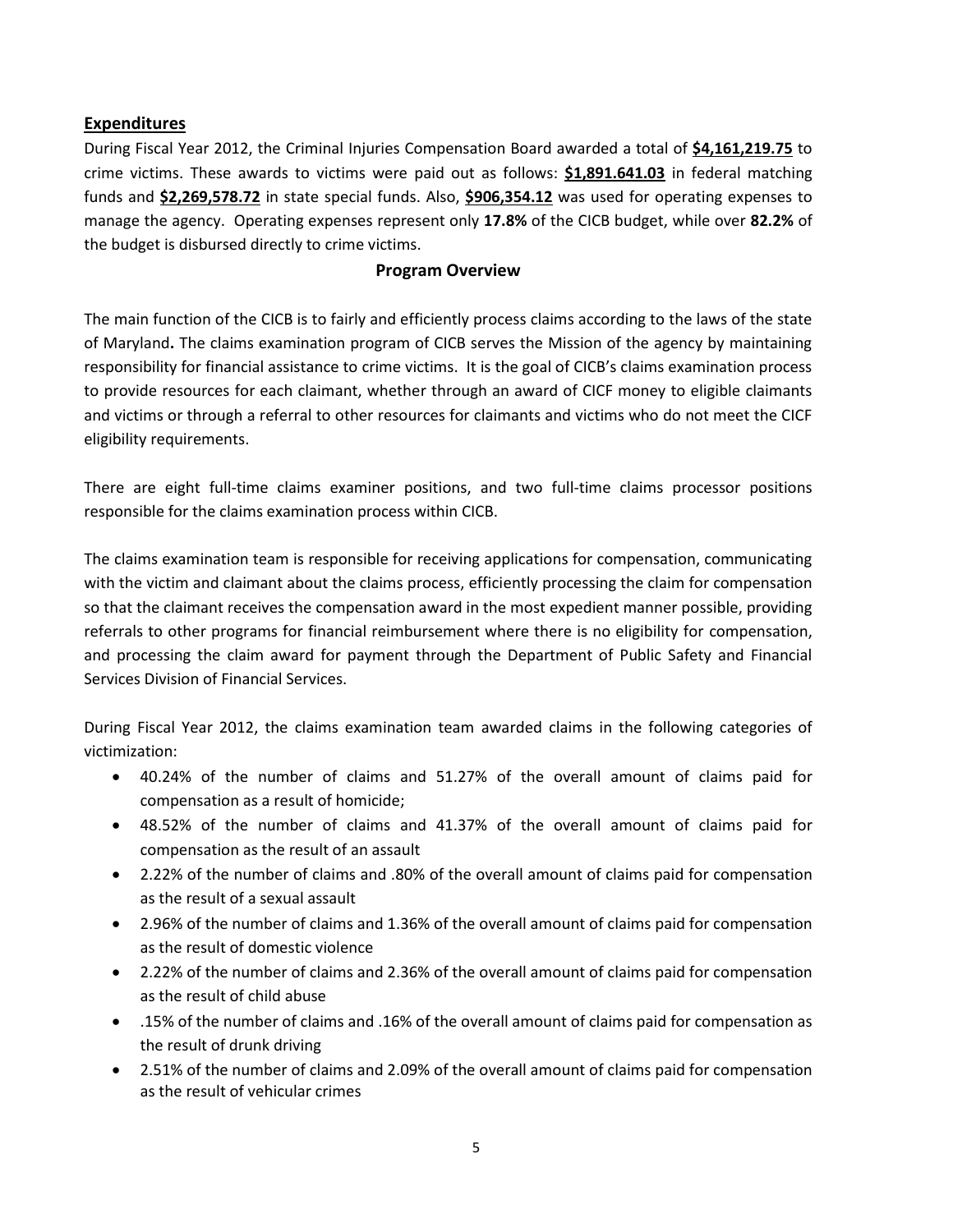- 1.04% of the number of claims and .44% of the overall amount of claims paid for compensation as the result of robbery
- .15% of the number of claims and .13% of the overall amount of claims paid for compensation as a result of terrorism

During Fiscal Year 2012, the agency:

- Received 1,512 claims for compensation from crime victims in Maryland;
- Approved a total of 676 awards for compensation; and
- Awarded a total of **\$**4,161,220.00 to crime victims who had compensable injuries as the result of crime.

In addition to providing awards and/or other financial assistance to each crime victim, it is a key goal of the CICB to provide those awards, and process the claims, in an expedient and efficient manner. During Fiscal Year 2012, the CICB staff has made an effort to process claims on a priority basis to individual crime victims and small businesses. Because CICB receives more claims than the fund allows to be paid, some claims are in a back log status. This has affected the CICB staff's ability to pay claims in a timely manner. The staff at CICB is working to negotiate medical claims, maximize third party payments on claims, and engage in other cost saving measures in an effort to reduce this back log.

#### **Revenue Recovery**

The main purpose of the Revenue Recovery program is to recover revenue owed to victims as the result of a court order for restitution upon a defendant's conviction. When CICB pays for a victim's reimbursable expenses, MD. CODE ANN., CRIM. PROC. §11-817 creates a right of subrogation which allows CICB to recover the costs that may otherwise be paid out to a victim or a claimant. It is the goal of CICB's revenue recovery program to ensure that the claims examination program is able to function in the best interest of victims by recovering revenue sufficient to supplement the funds generated through the court fee legislation described above.

The revenue recovery team is responsible for tracking offenders through the criminal justice process, and when relevant, working with the prosecutors to request restitution, initiate collection efforts after a restitution judgment is entered, and work collaboratively with the Division of Parole and Probation to hold offenders accountable to their full court-ordered sentence.

During the last fiscal year, the revenue recovery team recovered \$43,927.46 in offender owed restitution. Also, letters are sent to offenders even when no restitution is ordered citing the CICB statute placing CICB in the shoes of the victim. This has resulted in the recovery of \$48,543.58. In addition, CICB has received refunds for overpayments on claims in the amount of \$10,878.47. The total collected by CICB for FY12 equals \$103,349.51.

#### **Victim Services**

Another important program of the CICB is the Victim Services program. The purpose of the Victim Services program is to ensure that victims of crime are receiving all of the rights to which they are